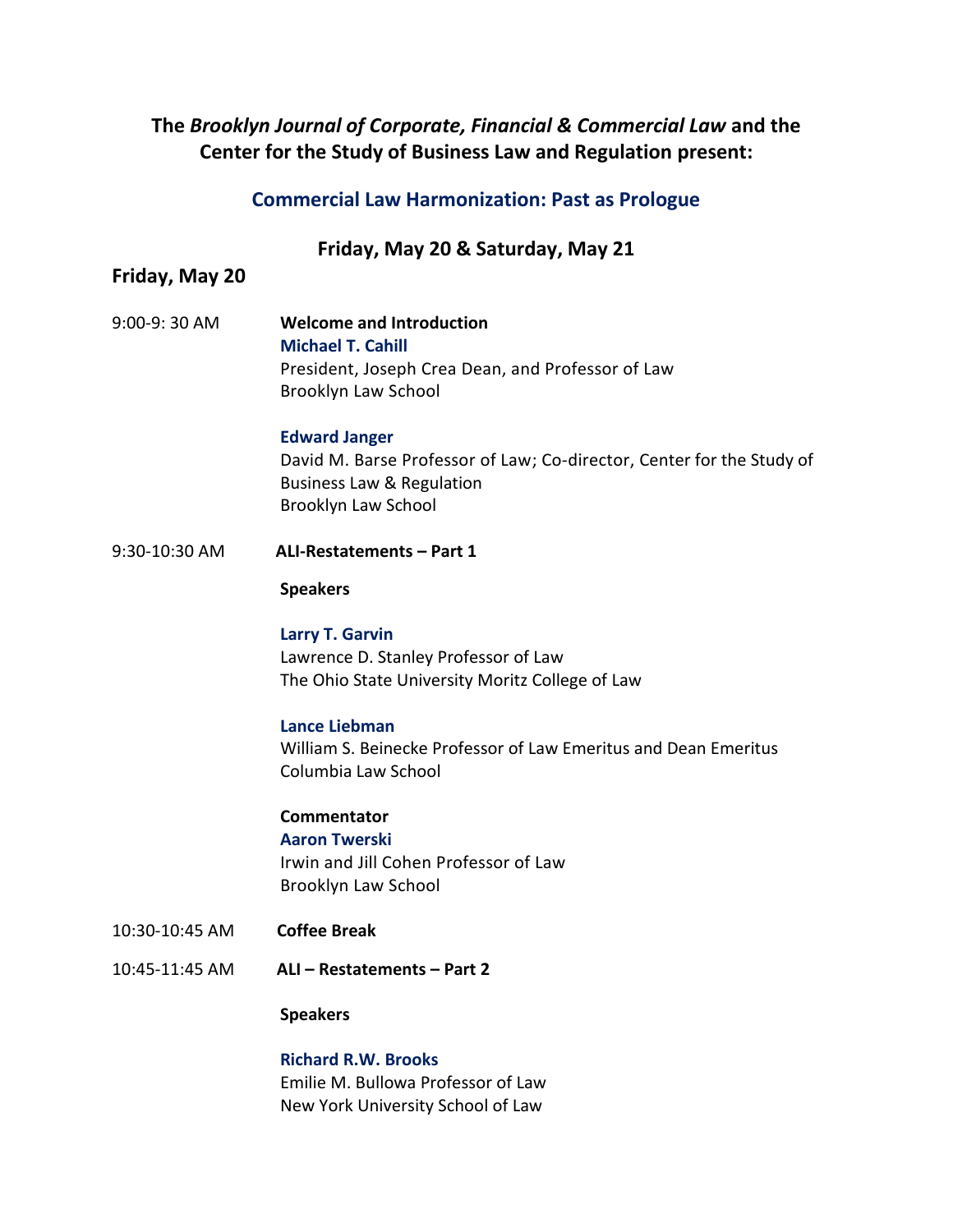#### **[Edward Janger](https://www.brooklaw.edu/Contact-Us/Janger-Edward)**

David M. Barse Professor of Law; Co-director, Center for the Study of Business Law & Regulation Brooklyn Law School

#### **Commentator**

#### **[Brian Lee](https://www.brooklaw.edu/Contact-Us/Lee-Brian)**

Professor of Law Brooklyn Law School

11:45 AM-12:00 PM **Coffee Break**

12:00-1:00 PM **ULC/ALI-UCC Model Laws – Part 1**

#### **Speakers**

**[Carl Bjerre](https://law.uoregon.edu/people/directory/cbjerre)** Wallace L. & Ellen A. Kaapcke Professor of Business Law University of Oregon School of Law

### **[Tim Schnabel](https://www.uniformlaws.org/aboutulc/staff)**

Executive Director Uniform Law Commission

# **Commentator**

**[Susan Block-Lieb](https://www.fordham.edu/info/23119/susan_block-lieb)**

Professor of Law; Cooper Family Chair in Urban Legal Issues Fordham University School of Law

- 1:00-2:00 PM **Lunch Break**
- 2:00-3:10 PM **ULC/ALI-UCC Model Laws – Part 2**

### **Speakers**

**[Henry D. Gabriel](https://www.elon.edu/u/news/2019/03/13/elon-law-scholar-awarded-fulbright-distinguished-chair-in-law/)** Professor of Law Elon University School of Law

**[William H.](https://law.tamu.edu/faculty-staff/find-people/faculty-profiles/william-h-henning) Henning** Executive Professor of Law Texas A&M University School of Law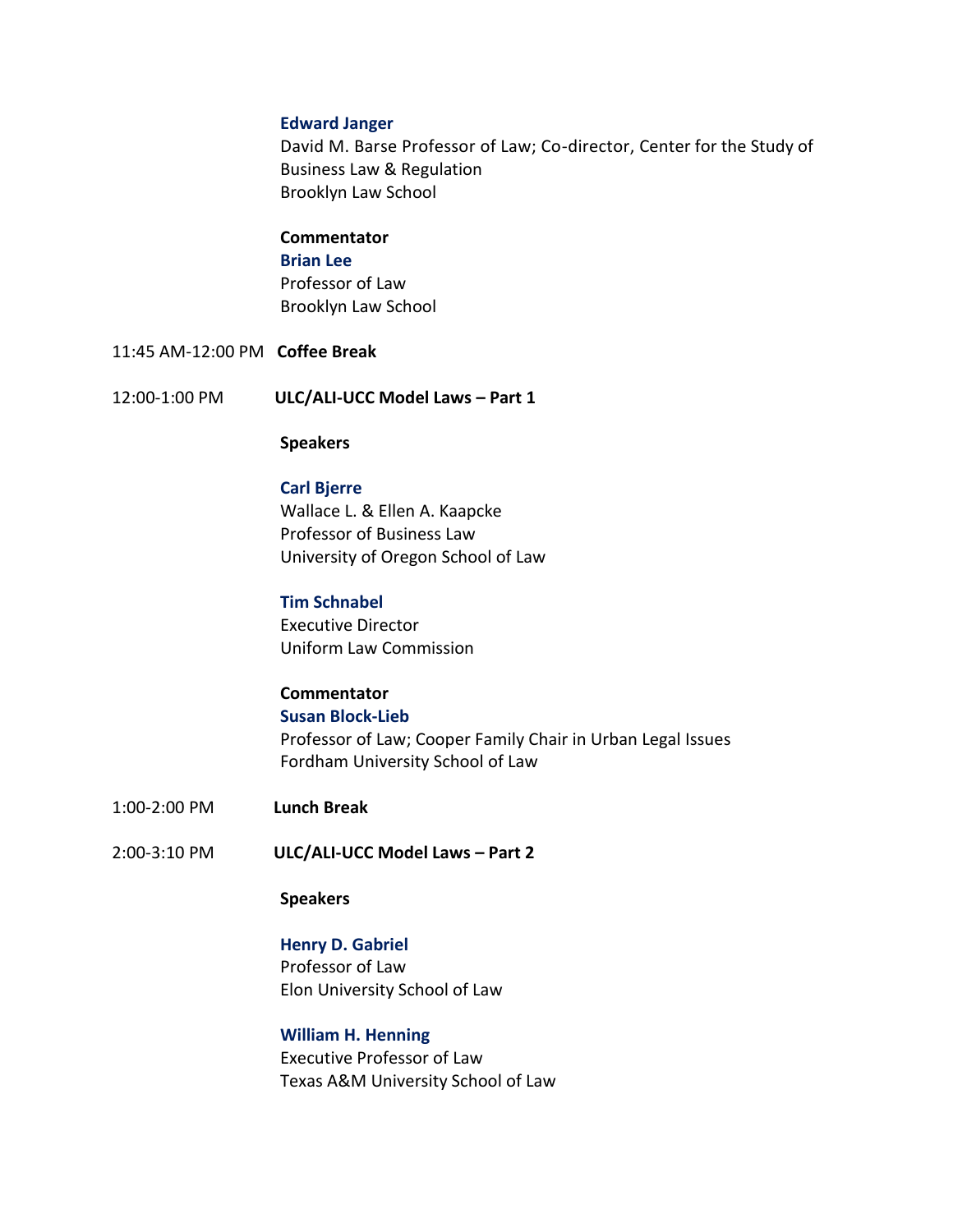#### **[Stephen L. Sepinuck](https://www.gonzaga.edu/school-of-law/regular-faculty/detail/sepinuck)**

Professor of Law Gonzaga University School of Law

3:10-3:20 PM **Coffee Break**

3:20-4:30 PM **International Harmonization – UNCITRAL/UNIDROIT**

#### **Speakers**

### **Hal Burman** U.S. State Department, Retired

### **[Roberta Karmel](https://www.brooklaw.edu/Contact-Us/Karmel-Roberta)**  Professor of Law Emeritus Brooklyn Law School

#### **[Christopher](http://christopherredmondlawfirm.com/) Redmond**

Principal and Owner Christopher Redmond Law Firm

#### **[Steven O. Weise](https://www.proskauer.com/professionals/steven-weise)**

Partner Proskauer Rose LLP

### **Saturday, May 21**

10:00-11:10 AM **International Harmonization – UNCITRAL/UNIDROIT -- The Future**

#### **Speakers**

## **[Louise Gullifer](https://www.law.cam.ac.uk/people/academic/l-gullifer/78501)** Rouse Ball Professor of English Law University of Cambridge, Faculty of Law

#### **[Ignacio Tirado](https://www.unidroit.org/secretary-general-professor-ignacio-tirado-takes-office/)**

Secretary-General, UNIDROIT; Professor of Commercial, Corporate, Insolvency Law, Universidad Autónoma of Madrid, Spain

### **[Catherine Walsh](https://www.mcgill.ca/law/about/profs/walsh-catherine)**

Full Professor McGill University, Faculty of Law